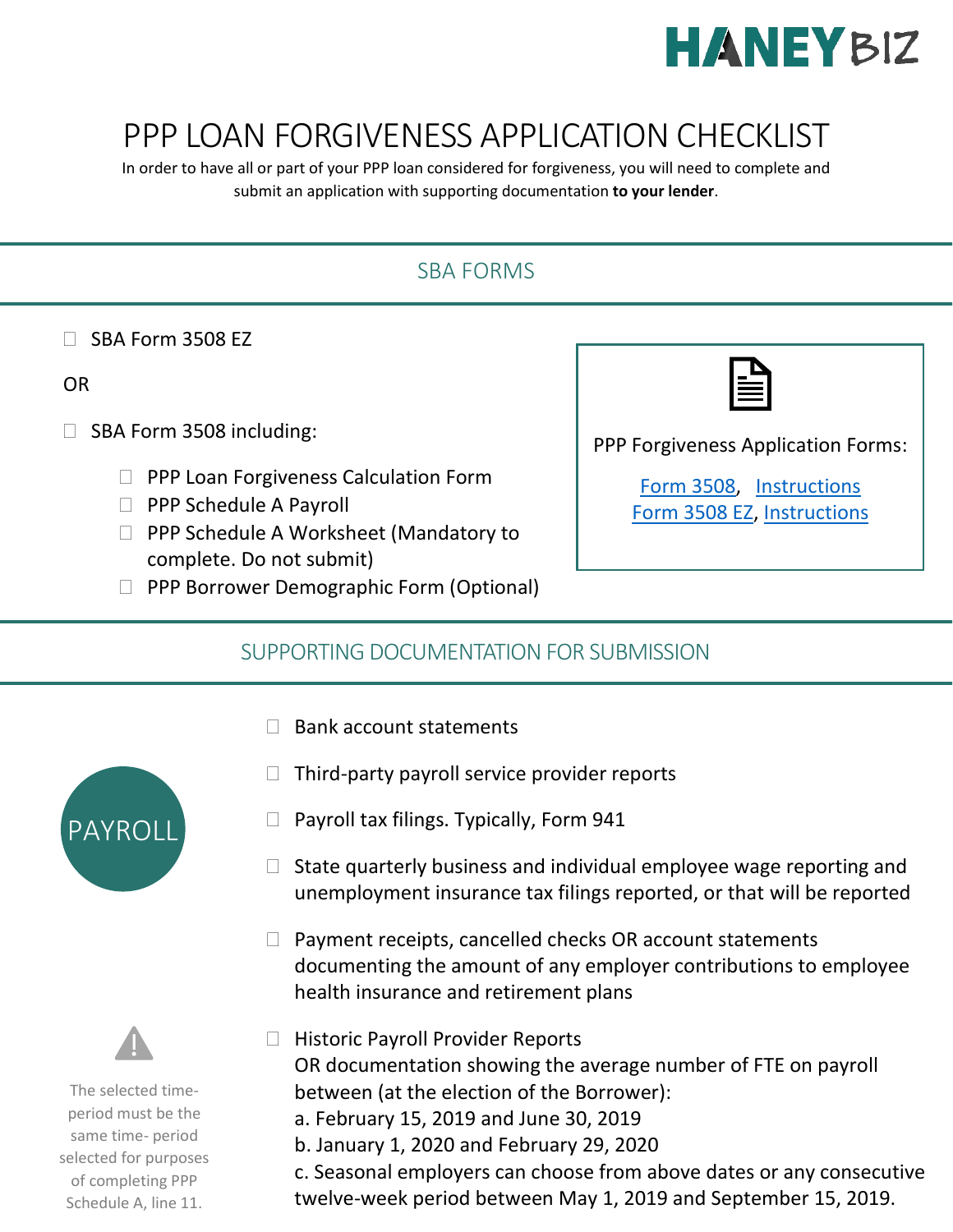## NON-PAYROLL ELIGIBLE EXPENSES

Documentation must verify existence of the obligations/services prior to February 15, 2020.

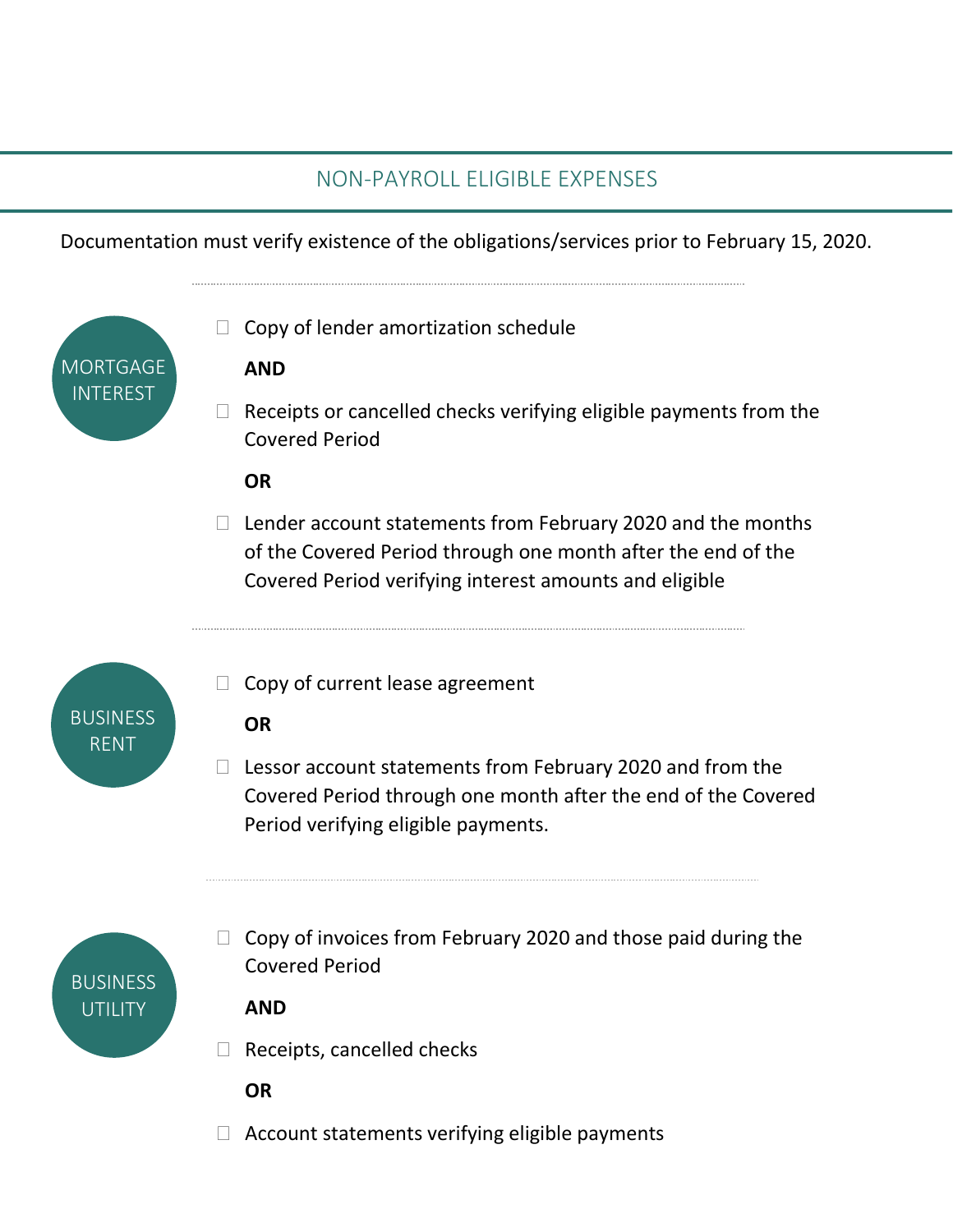#### SUPPORTING DOCUMENTATION FOR RECORDS (not required for submission)

 $\Box$  PPP Schedule A Worksheet or its equivalent

AND

- $\Box$  List and supporting documentation of each individual employee in PPP Schedule A Worksheet Table 1, including the "Salary/Hourly Wage Reduction" calculation.
- $\Box$  List and supporting documentation of each individual employee in PPP Schedule A Worksheet Table 2; specifically, that each listed employee received during any single pay period in 2019 compensation at an annualized rate of more than \$100,000.
- $\Box$  Documentation of any employee job offers and refusals, firings for cause, voluntary resignations, and written requests by any employee for reductions in work schedule.
- $\Box$  Documentation supporting the PPP Schedule A Worksheet "FTE Reduction Safe Harbor."

 $\Box$  All records relating to the Borrower's PPP loan, including:



The Borrower must retain all such documentation in its files for six years after the date the loan is forgiven or repaid in full, and permit authorized representatives of SBA, including representatives of its Office of Inspector General, to access such files upon request.

- $\Box$  Documentation submitted with PPP loan application,
- $\Box$  Documentation supporting the Borrower's certifications as to the necessity of the loan request and its eligibility for a PPP loan
- $\Box$  Documentation necessary to support the Borrower's loan forgiveness application
- $\Box$  Documentation demonstrating the Borrower's material compliance with PPP requirements.
- $\Box$  If applicable, documentation supporting an interruption of business due to government safety regulations.